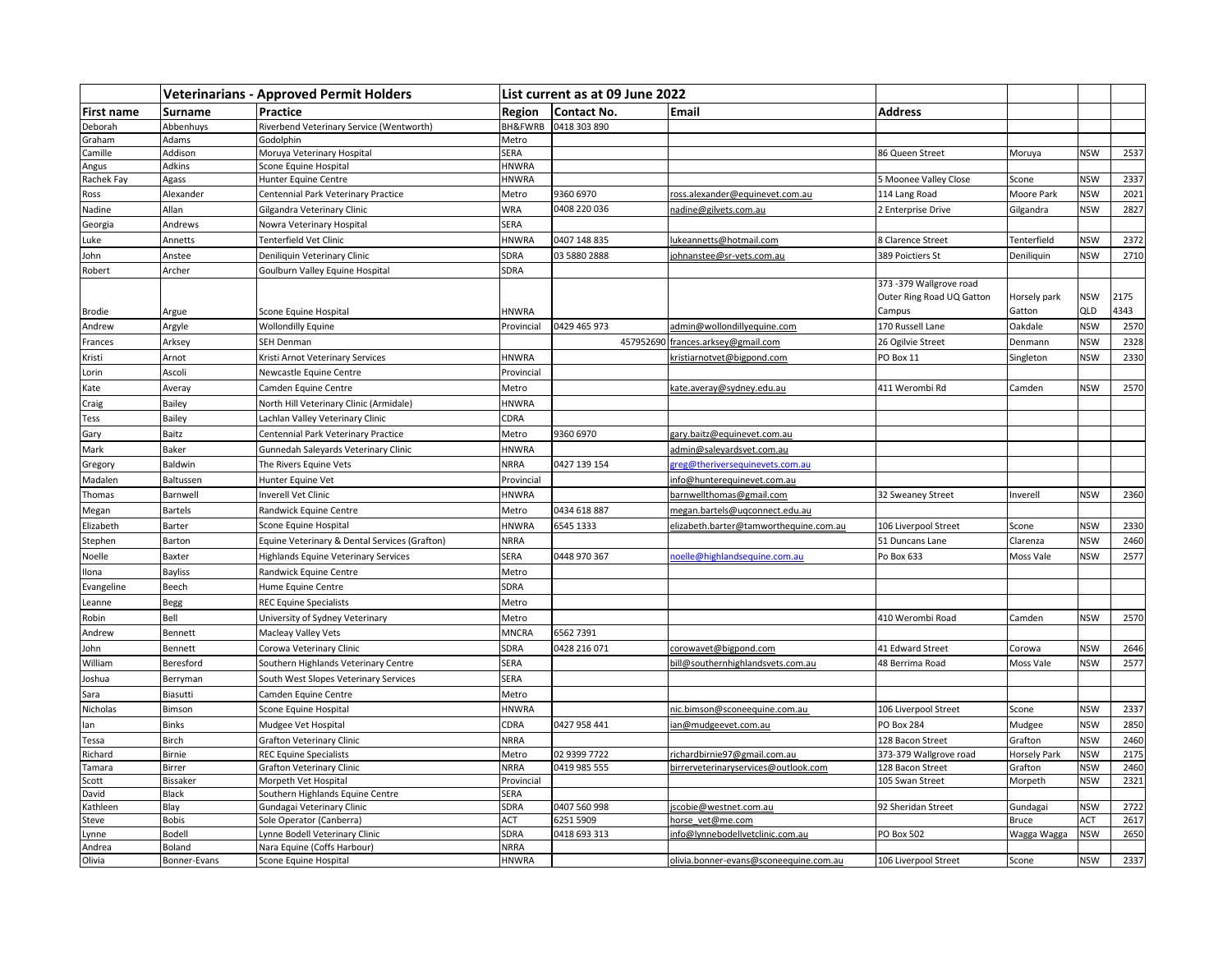| Katie                    | Bott                | Gold Coast Equine Clinic                                              | <b>NRRA</b>                  |                              | katie@goldcoastequineclinic.com.au                              | 15 Ken Russell Court       | <b>Bundall</b>       | QLD                      | 4217 |
|--------------------------|---------------------|-----------------------------------------------------------------------|------------------------------|------------------------------|-----------------------------------------------------------------|----------------------------|----------------------|--------------------------|------|
| Lucy                     | Bowen               | Moruya Vet Hospital                                                   | SERA                         | 0403 928 962                 | ucy.bowen11@hotmail.com                                         | 86-88 Queen Street         | Moruya               | <b>NSW</b>               | 2537 |
| John                     | Bowman              | Coolah Veterinary Clinic                                              | CDRA                         | 0418 481 073                 |                                                                 | 113 Binnia Street          | Coolah               | <b>NSW</b>               | 2843 |
| Rebecca                  | Brabin              | Wagga Wagga Veterinary Hospital                                       | SDRA                         |                              |                                                                 | 132 Urana Street           | Wagga Wagga          | <b>NSW</b>               | 2650 |
| Ashley                   | Brabon              | <b>Charles Sturt University</b>                                       | SDRA                         |                              |                                                                 |                            |                      |                          |      |
| ustin                    | Brazel              | Godolphin                                                             | Provincial                   |                              |                                                                 |                            |                      |                          |      |
| Peter                    | Brennan             | Monaro Vet Clinic                                                     | SERA                         | 0408 124 945                 | monarovet@bigpond.com                                           | 3 Massie Street            | Cooma                | <b>NSW</b>               | 2630 |
| Hannah                   | <b>Brodie</b>       | Don Crosby Veterinary Surgeons (Dubbo)                                | CDRA                         |                              |                                                                 |                            |                      |                          |      |
| Stephanie                | Brooder             | Victorian Equine Group                                                |                              |                              | stephbrooder@hotmail.com                                        | 38 Heinz Street            | Bendigo              | <b>VIC</b>               | 3550 |
| Leisa                    | Brown               | <b>Guyra District Veterinary Services</b>                             | <b>HNWRA</b>                 |                              | admin@guyradistrictvet.com                                      | 207 Falconer Street        | Guyra                | <b>NSW</b>               | 2365 |
| Mitchell                 | Brown               | Illawarra Equine Centre                                               | Provincial                   |                              | mitchell@iecvet.com.au                                          | Unit 6, 67-69 Rowlins Road | Gerringong           | <b>NSW</b>               | 2534 |
| Adrian                   | Bryant              | Wilbry Mobile Service (Gilgai)                                        | <b>HNWRA</b>                 |                              |                                                                 |                            |                      |                          |      |
| Gary                     | Bryce               | <b>Bomaderry Veterinary Hospital</b>                                  | SERA                         |                              | info@bomaderryvets.com.au                                       | 335 Princes Highway        | Bomaderry            | <b>NSW</b>               | 2541 |
| Lauren                   | Bryde               | Newcastle Equine Centre                                               | Provincial                   |                              |                                                                 |                            |                      |                          |      |
| Charles                  | Bunce               | Moree Veterinary Hospital                                             | <b>HNWRA</b>                 |                              |                                                                 | 106 Heber Street           | Moree                | <b>NSW</b>               | 2400 |
| Taylor                   | Bunworth            | Randwick Equine Centre                                                | Metro                        |                              |                                                                 | Canterbury Racecourse      | Canterbury           | <b>NSW</b>               | 2193 |
| Catherine                | Burden              | Hunter Equine Centre                                                  | <b>HNWRA</b>                 | 0450 933 597                 | catie@hunterequine.com.au                                       | 5 Moonee Valley Close      | Scone                | <b>NSW</b>               | 2337 |
| Rachel                   | <b>Burgess</b>      | Newcastle Equine Centre                                               | Provincial                   |                              |                                                                 | <b>Lowe Street</b>         | <b>Broadmeadow</b>   | <b>NSW</b>               | 2284 |
| Alison                   | <b>Burke</b>        | Alison Burke Veterinary Services (Scone)                              | <b>HNWRA</b>                 |                              | alisoncuddy@gmail.com                                           |                            |                      |                          |      |
| Thomas                   | Burke               | Scone Equine Hospital                                                 | <b>HNWRA</b>                 | 0404 225 209                 | burkethomas94@gmail.com                                         |                            |                      |                          |      |
| Nicole                   | <b>Burns</b>        | Orange Veterinary Hospital                                            | CDRA                         |                              | nburns@live.com.au                                              |                            |                      |                          |      |
| Clio                     | Burton              | Randwick Equine Centre                                                | <b>METRO</b>                 | 02 9399 7722                 | clio.burton@hotmail.com                                         | 373 - 379 Wallgrove Road   | Horsely Park         | <b>NSW</b>               | 2175 |
| Sarah                    | <b>Butler</b>       | North Hill Veterinary Clinic (Armidale)                               | <b>HNWRA</b>                 |                              |                                                                 |                            |                      |                          |      |
|                          | Butt                | Scone Equine Hospital                                                 | <b>HNWRA</b>                 |                              |                                                                 |                            |                      |                          |      |
| Troy<br><b>Bridgette</b> | Cahill              | Camden Equine Clinic                                                  | Metro                        |                              |                                                                 |                            |                      |                          |      |
| Yvette                   | Cameron-Cook        | Cootamundra Vet Clinic                                                | SDRA                         | 6942 2033                    | cootavet@bigpond.com                                            |                            |                      |                          |      |
| Victoria                 | Canessa             | Randwick Equine Centre                                                | Metro                        | 02 9399 7722                 | vcanessa@recequine.com.au                                       | 373 - 379 Wallgrove Road   | Horsely Park         | <b>NSW</b>               | 2175 |
|                          |                     |                                                                       |                              |                              | michelle@iecvet.com.au                                          | Unit 6, 67-69 Rowlins Road |                      | <b>NSW</b>               | 2534 |
| Michelle                 | Carey               | Illawarra Equine Centre                                               | Provincial                   |                              |                                                                 |                            | Gerringong           |                          | 2829 |
| Amanda                   | Carlon              | Northwest Vets (Coonamble)                                            | <b>WRA</b><br><b>WRA</b>     |                              |                                                                 | Effie Durham Drive         | Coonamble            | <b>NSW</b><br><b>NSW</b> | 2829 |
| Sandra                   | Carlon              | Northwest Vets (Coonamble)                                            |                              |                              |                                                                 | Effie Durham Drive         | Coonamble            |                          |      |
| Peter                    | Carrigan            | Scone Equine Hospital                                                 | <b>HNWRA</b>                 | 0430 375 306                 | peter.carrigan@sconeequine.com.au                               | 106 Liverpool Street       | Scone                | <b>NSW</b>               | 2337 |
| Robert                   | Caska<br>Caslick    | Wyong Equine Clinic                                                   | Provincial<br><b>HNWRA</b>   | 0438 889 832                 | rcaslick@dodo.com.au                                            |                            |                      |                          |      |
| Rebecca<br>Kim           | Chaffey             | Blythewood Equine Centre (Murrurundi)<br>Macksville Veterinary Clinic | <b>NRRA</b>                  | 0428 652 810                 | mvc@midcoastvets.com.au                                         | 210 Cooper Street          | Macksville           | <b>NSW</b>               | 2447 |
| Khiani                   | Chamberlin-Mortimer |                                                                       | <b>NRRA</b>                  | 0413 905 259                 | khianimalani2012@gmail.com                                      | PO Box 86                  |                      | <b>NSW</b>               | 2483 |
|                          | Chambers            | <b>Byron Bay Equine Centre</b>                                        | <b>HNWRA</b>                 |                              |                                                                 |                            | New Brighton         |                          |      |
| Hannah                   | Chapman             | Tamworth Equine Veterinary Centre                                     | <b>MNCRA</b>                 |                              |                                                                 | 142 Belgrave Street        |                      | <b>NSW</b>               | 2440 |
| Renea                    | Charles             | Macleay Valley Vet Services                                           |                              |                              |                                                                 |                            | Kempsey              |                          |      |
| Elisabeth                |                     | <b>Sydney Equine Practice</b>                                         | Metro                        |                              |                                                                 |                            |                      |                          |      |
| Alexis                   | Clark               | Agnes Banks Equine Clinic                                             | Provincial                   |                              |                                                                 |                            |                      |                          |      |
| Cristan                  | Clark               | Hawkesbury Equine Veterinary Centre                                   | Provincial                   |                              |                                                                 |                            |                      |                          |      |
| James                    | Cleland             | Mulberry Hill Equine Centre                                           | Metro                        | 0407 601 016                 |                                                                 |                            |                      |                          |      |
| Jennifer                 | Clulow<br>Clunie    | Scone Equine Hospital                                                 | <b>HNWRA</b><br><b>HNWRA</b> |                              | ien.clulow@sconeequine.com.au                                   |                            |                      |                          |      |
| Colin                    | Colbert             | Lismore Central Veterinary Hospital                                   | SDRA                         | 0428 665 334<br>0438 073 774 | ainsliecolbert@gmail.com                                        |                            |                      |                          |      |
| Ainslie                  |                     | Sole Practitioner                                                     |                              |                              |                                                                 |                            |                      |                          |      |
| Cillian                  | Coleman             | Don Crosy Vets (Dubbo)                                                | CDRA                         |                              |                                                                 |                            |                      |                          |      |
| Cameron                  | Collins<br>Collins  | Scone Equine Hospital                                                 | <b>HNWRA</b>                 |                              |                                                                 |                            | Scone                | <b>NSW</b>               | 2337 |
| Niamh<br>Hilary          | Colwell             | Scone Equine Hospital<br>Self Practioner                              | <b>HNWRA</b><br>SDRA         |                              | niamh.collins@sconeequine.com.au<br>hilarycolwell19@hotmail.com | 106 Liverpool Street       |                      |                          |      |
| Joseph                   | Cook                | Grafton Veterinary Clinic                                             | <b>NRRA</b>                  |                              |                                                                 |                            |                      |                          |      |
|                          | Corones             | Corones & O'Hair Veterinary Surgeons                                  | CDRA                         | 0409 416 180                 | george@thevetsonline.com.au                                     | 177 Durham Street          | <b>Bathurst</b>      | <b>NSW</b>               | 2795 |
| George<br>Allie          | Corripio            | Brindabella Equine                                                    | SERA                         | 0429 074 686                 | brindabellaequineinfo@gmail.com                                 |                            |                      |                          |      |
| Amelie                   | Cowan               | Agnes Banks Equine Clinic                                             | Provincial                   |                              |                                                                 | 5 Price Lane               | Agnes Banks          | <b>NSW</b>               | 2753 |
| Emma                     | Cox                 | Camden Equine Centre                                                  | Metro                        |                              | emmabysc17@gmail.com                                            | 410 Werombi Road           | <b>Brownlow Hill</b> | <b>NSW</b>               | 2570 |
| Fiona                    | Cox                 | Silver Hill Veterinary Care (Exeter)                                  | SERA                         |                              |                                                                 |                            |                      |                          |      |
| Fiona                    | Crago               | Bundanoon Veterinary Hospital                                         | SERA                         |                              | fiona@yourvetplus.com.au                                        | 11 Railway Avenue          | Bundanoon            | <b>NSW</b>               | 2011 |
| Danielle                 | Crosby              |                                                                       | Provincial                   |                              |                                                                 |                            |                      |                          |      |
| Donald                   | Crosby              | Don Crosby Veterinary Surgeons                                        | CDRA                         |                              |                                                                 |                            |                      |                          |      |
| John                     | Crowley             | Silver Pines Veterinary Clinic                                        | SERA                         | 0412 119 008                 | silverpinesvet@bigpond.com.au                                   | 2544 Old Hume Highway      | Woodlands            | <b>NSW</b>               | 2575 |
| Lucy                     | Cudmore             | Scone Equine Hospital                                                 | <b>HNWRA</b>                 |                              |                                                                 |                            |                      |                          |      |
|                          |                     |                                                                       |                              |                              |                                                                 |                            |                      |                          |      |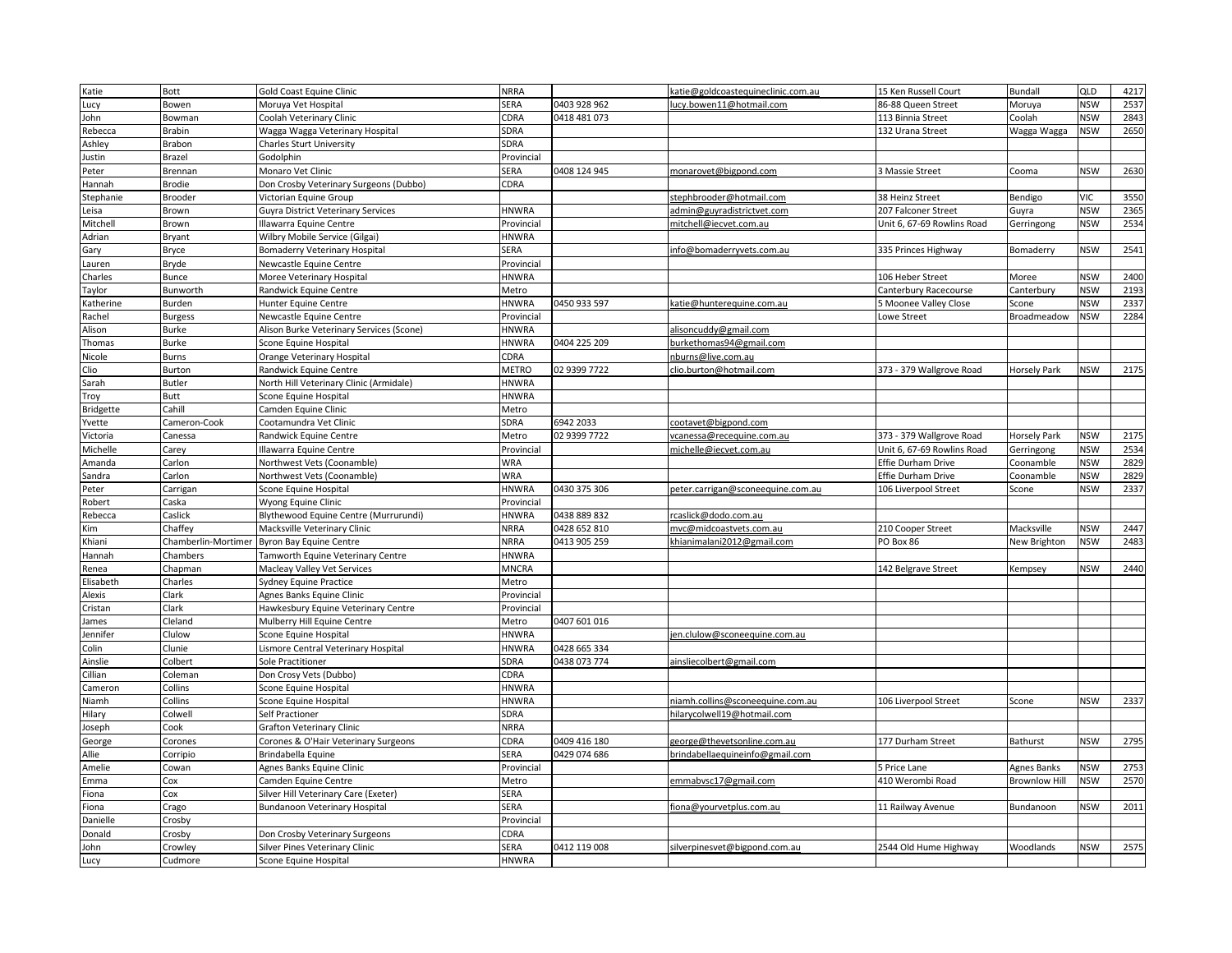| Rosemary        | Cuming          | Scone Equine Hospital                               | <b>HNWRA</b> |               |                                     |                           |                     |            |      |
|-----------------|-----------------|-----------------------------------------------------|--------------|---------------|-------------------------------------|---------------------------|---------------------|------------|------|
| Mark            | Curtis          | Sole Practitionaer (Eurobadalla)                    | SERA         | 0418 349 840  | evacvet1996@gmail.com               | 106 Liverpool Street      | Scone               | <b>NSW</b> | 2337 |
| Andrew          | Cust            | <b>Ballarat Vet Practice</b>                        | <b>SDRA</b>  | 0408 300 816  | ac@bvp.com.au                       | 54 Midas Road             | <b>Miners Rest</b>  | VIC        | 3352 |
| Andrew          | Dart            | University of Sydney Veterinary                     | Metro        | 0412 460 041  | andrew.dart@sydney.edu.au           | 410 Werombi Road          | Camden              | <b>NSW</b> | 2570 |
| Courtney        | Davis           | Cootamundra Vet Clinic                              | SDRA         |               |                                     | 63 Murray Street          | Cootamundra         | <b>NSW</b> | 2590 |
| Joshua          | Davison         | Randwick Equine Centre                              | Metro        |               |                                     |                           |                     |            |      |
| James           | Dawson          | Hinter Equine Centre                                | SDRA         |               | james@hunterequine.com.au           | 5 Moonee Valley Close     | Scone               | <b>NSW</b> | 2337 |
| Luke            | Dawson          | Bega & Cobargo Veterinary Hospital                  | SERA         | 02 6492 1837  |                                     | 9-11 Ridge Street         | Bega                | <b>NSW</b> | 2550 |
| Destinee        | Day             | Cootamundra Vet Clinic                              | <b>WRA</b>   | 0474 423 042  | destineeday94@gmail.com             | 113 Binnia Street         | Coolah              | <b>NSW</b> | 2843 |
| Pierre-Francois | Delacharlerie   | Don Crosby Vet Surgeons                             | CDRA         | 0479 135 620  | pfdefocola@gmail.com                | 327 Darling Street        | Dubbo               | <b>NSW</b> | 2830 |
| Christine       | Demery          | Crown Equine Veterinary Services (Mornington - Vic) | SDRA         |               | christine@crownequine.com.au        | 485 Mornington-Tyabb Rd   | Moorooduc           | <b>VIC</b> | 3933 |
| Elisha          | Dempsey         | Sydney Equine Practice                              | Metro        |               |                                     |                           |                     |            |      |
| Andrew          | Denman          | Orange Vet Hospital                                 | CDRA         |               |                                     |                           |                     |            |      |
| Laura           | Dennis          | Southern Highlands Equine Centre                    | SERA         |               |                                     |                           |                     |            |      |
| Stephen         | Dennis          | Baldwin Equine (Murwillumbah)                       | <b>NRRA</b>  |               |                                     |                           |                     |            |      |
|                 | Di Favria       | Newcastle Equine Centre                             |              |               |                                     |                           |                     |            |      |
| Cortina         |                 |                                                     | Provincial   |               |                                     |                           |                     |            |      |
| Valentina       | Di Sevo Malla   | Scone Equine Hospital                               | <b>HNWRA</b> |               | valentina.DiSevo@sconeequine.com.au | 106 Liverpool Street      | Scone               | <b>NSW</b> | 2337 |
| Maria           | Diaz Manzanares | Southern Highlands Equine Centre                    | SERA         |               |                                     |                           |                     |            |      |
| Graham          | Doherty         | Sole Operator (Newcastle)                           | Provincial   |               |                                     |                           |                     |            |      |
| Carey           | Doran           | Scone Equine Hospital                               | <b>HNWRA</b> |               |                                     |                           |                     |            |      |
| Angeline        | Doudle          | Tamworth Equine Veterinary Centre                   | <b>HNWRA</b> | 0417 893 891  | angiedoudle@gmail.com               | 152 King George Ave       | Tamworth            | <b>NSW</b> | 2340 |
| Penny           | Dow             | Scone Equine Hospital                               | <b>HNWRA</b> |               |                                     |                           |                     |            |      |
| Kate            | Dowling         | The Marra Vet (Warren)                              | <b>WRA</b>   |               |                                     |                           |                     |            |      |
| Anneliese       | Downing         | Anneliese Downing Equine                            | Provincial   |               |                                     |                           |                     |            |      |
| Kirsty          | Downing         | Sole Practitioner (Qld)                             | <b>NRRA</b>  |               |                                     |                           |                     |            |      |
| Kevin           | Doyle           | Sole Practitioner (Scone)                           | <b>HNWRA</b> | 0447 220 886  | kjd.vet@bigpond.com                 | 1 Joan Street             | Scone               | <b>NSW</b> | 2337 |
| Anthony         | Drew            | Hawkesbury Equine Veterinary Centre                 | Provincial   |               | hevc@bigpond.com                    |                           |                     |            |      |
| lan             | Duckworth       | Grose Valley Equine                                 | Provincial   | 0448 031 131  | an@grosevalleyequine.com.au         |                           |                     |            |      |
| Caroline        | Duddy           | Carrus Park Vets                                    |              | 0401 364 188  | duddyvet@hotmail.com                | 118 Holdsworth Ave        | Benalla             | <b>VIC</b> | 3672 |
| Amy             | Duff            | Dartbrook Equine Veterinary Clinic                  | <b>HNWRA</b> |               |                                     |                           |                     |            |      |
| Janelle         | Dunkley         | Moruya Vet Hospital                                 | SERA         | 0410 071 007  | janelledunkley@hotmail.com          | 86-88 Queen Street        | Moruya              | <b>NSW</b> | 2537 |
| Stephanie       | Dunlop          | Don Crosby Veterinary Surgeons (Dubbo)              | CDRA         |               |                                     |                           |                     |            |      |
| Mitchell        | Edwards         | Macleay Valley Vets                                 | <b>MNCRA</b> | 6562 7391     |                                     |                           |                     |            |      |
| Kate            | Elder           | Mudgee Veterinary Hospital                          | CDRA         |               |                                     | 104 Market Street         | Mudgee              | <b>NSW</b> | 2850 |
| Nikala          | Elin            | Orange Vet Hospital                                 | CDRA         |               |                                     | 57 Molong Rd              | Orange              | <b>NSW</b> | 2800 |
| Christopher     | Elliott         | Sole Operator (Ballina)                             | <b>NRRA</b>  | 9399 7722     |                                     |                           |                     |            |      |
| Peter           | Faehrmann       | Sydney Wide Equine Service                          | Provincial   | 0418 274 888  | peterf.swes@gmail.com               |                           |                     |            |      |
| Darien          | Feary           | <b>REC Equine Specialists</b>                       | Metro        | 0458 0299 561 | dfeary@recequine.com.au             | 373-379 Wallgrove road    | <b>Horsely Park</b> | <b>NSW</b> | 2175 |
| esley.          | Ferguson        | Sole Operator (Scone)                               | <b>HNWRA</b> | 0428 077 296  |                                     |                           |                     |            |      |
| Robert          | Fielding        | Hume Equine Centre                                  | SDRA         |               |                                     |                           |                     |            |      |
| Sean            | Finan           | <b>Gundy Veterinary Services</b>                    | <b>HNWRA</b> |               |                                     |                           |                     |            |      |
| Amy             | Fitzgerald      | Dartbrook Equine Veterinary Clinic                  | <b>HNWRA</b> |               | amyfitz@mac.com                     | 410 Bunnan Road           | Scone               | <b>NSW</b> | 2337 |
| Merrilyn        | Fitzgerald      | Goulburn Valley Equine Hospital                     | SDRA         |               |                                     |                           |                     |            |      |
| Tiffany         | Fitzpatrick     | Oberon Veterinary Clinic                            | CDRA         |               | oberonvet@outlook.com               | 94 Oberon Street          | Oberon              | <b>NSW</b> | 2787 |
| Lauren          | Fletcher        | Garrards Equine Practice (Bundall)                  | <b>NRRA</b>  |               |                                     | 3/1 Ken Russell Court     | <b>Bundall</b>      | QLD        | 4217 |
| Marnie          | Flick           | Centennial Park Veterinary Practice                 | Metro        |               |                                     | 114 Lang Road             | Moore Park          | <b>NSW</b> | 2021 |
| Jordan          | Flood           | Scone Equine Hospital                               | <b>HNWRA</b> | 0457 184 333  | ordan.flood@ug.net.au               | 106 Liverpool Street      | Scone               | <b>NSW</b> | 2337 |
| Jessica         | Flook           | Randwick Equine Centre                              | Metro        | 0421 957 478  | jflook@recequine.com.au             |                           |                     |            |      |
| Rebecca         | Forsythe        | Hunter Equine Vet                                   | Metro        |               |                                     | 106 Macquarie Street      | Merewether          | <b>NSW</b> | 2291 |
| Hannah          | Fotheringham    | Western Rivers Veterinary Group (Warren)            | <b>WRA</b>   |               | han.fotheringham@gmail.com          | 35 Zora Street            | Warren              | <b>NSW</b> | 2824 |
| Douglas         | Fountain        | Hawkesbury Equine Veterinary Centre                 | Provincial   | 0418 604 638  | dougiefountain@yahoo.com            | 226 Hawkesbury Valley Way | Clarendon           | <b>NSW</b> | 2756 |
| Ruth            | Franklin        | Randwick Equine Centre                              | Metro        |               | rfranklin@randwickequine.com.au     |                           |                     |            |      |
| Allan           |                 |                                                     |              |               |                                     |                           |                     |            |      |
|                 | Frogley         | Warwick Farm Equine Centre                          | Metro        |               |                                     |                           |                     |            |      |
| Sally           | Frost           | Cootamundra Vet Clinic                              | SDRA         |               | sally frost12@hotmail.com           | 63 Murray Street          | Cootamundra         | <b>NSW</b> | 2590 |
| lan             | Fulton          | FULTON EQUINE CONSULTING                            | SDRA         | 0418 503 551  |                                     | 73 Gillies Road           | <b>Miners Rest</b>  | VIC        | 3352 |
| Lisanne         | Gallant         | Newcastle Equine Centre                             | Provincial   |               |                                     | Lowe Street               | Broadmeadow         | <b>NSW</b> | 2284 |
| Liane           | Gannon          | Scone Equine Hospital                               | <b>HNWRA</b> |               | liane.gannon@sconeequine.com.au     | 106 Liverpool Street      | Scone               | <b>NSW</b> | 2337 |
| David           | Garth           | Sydney Equine Practice                              | Metro        |               | david@sydneyequine.com.au           | <b>PO Box 521</b>         | Kensington          | <b>NSW</b> | 2033 |
| Stephanie       | Gebhardt        | Temora Veterinary Hospital                          | <b>SDRA</b>  |               |                                     |                           |                     |            |      |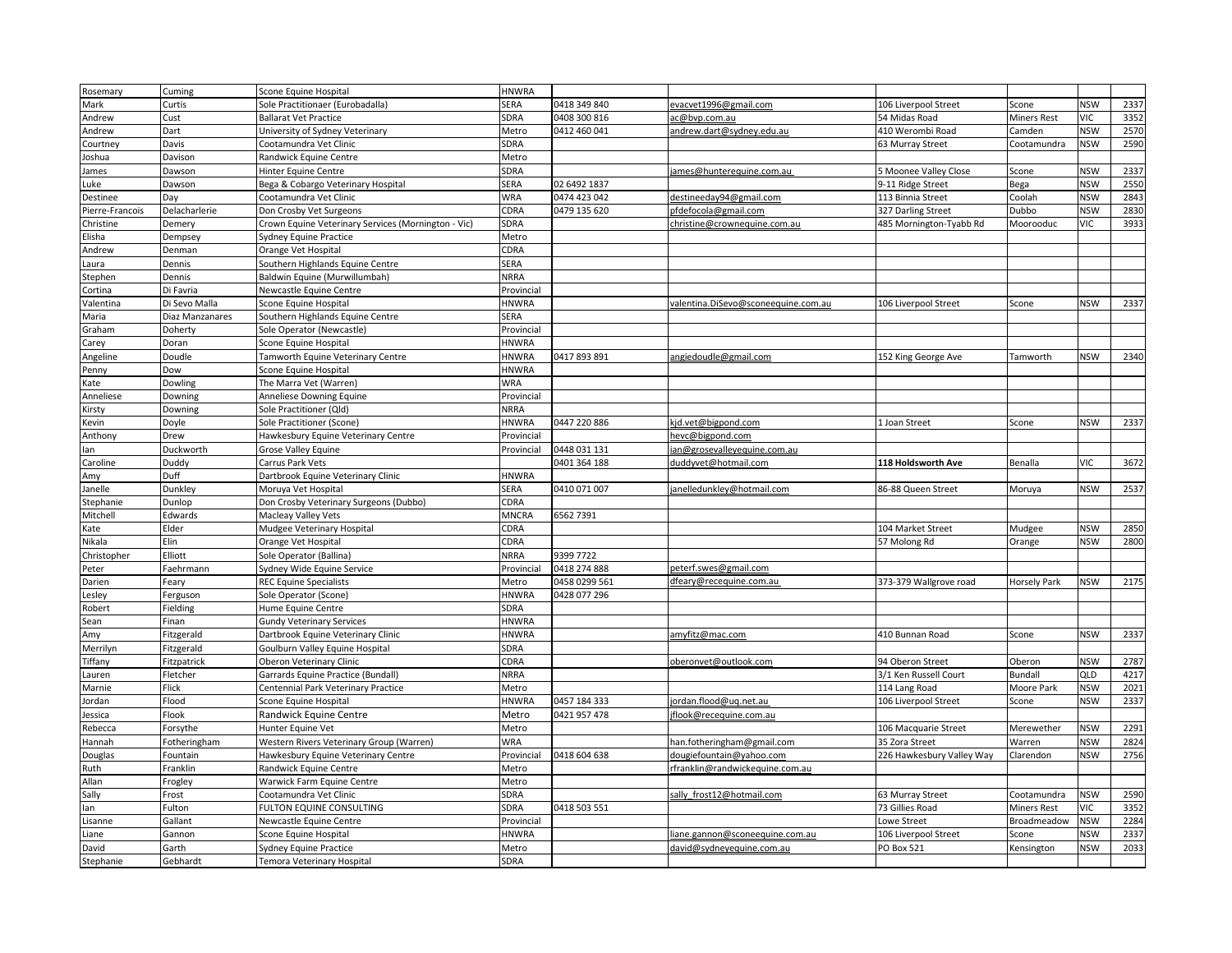| Hauke                                                                                                                                                        | Gergeleit   | Newcastle Equine Centre                          | Provincial         |              | hauke.gergeleit@newcastleequine.com.au | Lowe Street             | Broadmeadow   | <b>NSW</b> | 2232 |
|--------------------------------------------------------------------------------------------------------------------------------------------------------------|-------------|--------------------------------------------------|--------------------|--------------|----------------------------------------|-------------------------|---------------|------------|------|
| Gregory                                                                                                                                                      | Gilbert     | Braidwood Vet Surgery                            | SERA               |              |                                        |                         |               |            |      |
| Alan                                                                                                                                                         | Giles       | <b>Grafton Veterinary Clinic</b>                 | <b>NRRA</b>        |              |                                        | 128 Bacon Street        | Grafton       | <b>NSW</b> | 2460 |
| Annabelle                                                                                                                                                    | Giles       | Ourimbah Veterinary Hospital                     | Provincial         |              |                                        |                         |               |            |      |
| Megan                                                                                                                                                        | Ginifer     | Mallee Livestock Services                        | <b>BH&amp;FWRB</b> |              | malleelivestockservices@gmail.com      |                         |               |            |      |
| Curtis                                                                                                                                                       | Goding      | Williams River Vet Clinic                        | Provincial         |              |                                        | 28 Grey Street          | Clarencetown  | <b>NSW</b> | 2321 |
| Timoth <sub>)</sub>                                                                                                                                          | Gole        | Western Rivers Veterinary Group (Warren)         | WRA                |              | westernriversvets@gmail.com            |                         |               |            |      |
| Alison                                                                                                                                                       | Gollan      | Veterinary Equine Dental Care (Maitland)         | <b>HNWRA</b>       |              |                                        |                         |               |            |      |
| David                                                                                                                                                        | Golland     | Wagga Wagga Veterinary Hospital                  | SDRA               |              |                                        | 132 Urana Street        | Wagga Wagga   | <b>NSW</b> | 2650 |
| Anna                                                                                                                                                         | Gonzales    | Ironmines Vet Clinic (Mittagong)                 | SERA               |              |                                        |                         |               |            |      |
| Brad                                                                                                                                                         | Goonan      | Murray Valley Veterinary Services                | SDRA               |              | bradgoonan@gmail.com                   | 11 Ironbark Road        | Thurgoona     | <b>NSW</b> | 2640 |
| <b>Rory</b>                                                                                                                                                  | Gormley     | Hunter Equine Centre                             | <b>HNWRA</b>       |              |                                        | 5 Moonee Valley Close   | Scone         | <b>NSW</b> | 2337 |
| Sarah                                                                                                                                                        | Gough       | Hunter Equine Centre                             | <b>HNWRA</b>       |              |                                        | 5 Moonee Valley Close   | Scone         | <b>NSW</b> | 2337 |
| Benjamin                                                                                                                                                     | Graham      |                                                  | Metro              | 0459 911 992 | ben.graham@bysc.sydney                 |                         |               |            |      |
| Jane                                                                                                                                                         | Groenendyk  | <b>Tamworth Equine Vet Centre</b>                | <b>HNWRA</b>       |              | jane.groenendyk@tanworthequine.com.au  | 152 King George Ave     | Tamworth      | <b>NSW</b> | 2340 |
| Kym                                                                                                                                                          | Hagen       | Hagons Equine (Tamworth)                         | <b>HNWRA</b>       | 0429 821 315 | kymhagon@hotmail.com                   |                         |               |            |      |
| losephine                                                                                                                                                    | Hale        | Tamworth Equine Veterinary Centre                | <b>HNWRA</b>       |              |                                        |                         |               |            |      |
| David                                                                                                                                                        | Hall        | Walwa Veterinary Practice (Vic)                  | SDRA               | 0427 371 399 | walwavet@bigpond.com                   | 45 Main Street          | Walwa         | <b>VIC</b> | 3709 |
| Eve                                                                                                                                                          | Hall        | Self Practitioner (Holbrook)                     | SDRA               |              |                                        |                         |               |            |      |
| Raynae                                                                                                                                                       | Hall        | Warwick Farm Equine Centre                       | Metro              |              |                                        | 10 Bull Street          | Warwick Farm  | <b>NSW</b> | 2170 |
| Sarah                                                                                                                                                        | Hanlon      | West Wyalong Vet Clinic                          | SDRA               | 02 6972 2863 | sarah hanlon@hotmail.com               | 74 Main Street          | West Wyalong  | <b>NSW</b> | 2650 |
| Niall                                                                                                                                                        | Hanly       | Centennial Park Veterinary Practice              | Metro              |              | niall.hanly@hotmail.com                |                         |               |            |      |
| Charles                                                                                                                                                      | Hann        | <b>Inverell Vet Clinic</b>                       | <b>HNWRA</b>       | 67210266     |                                        | 32 Sweaney Street       | Inverell      | <b>NSW</b> | 2360 |
| Dinithi                                                                                                                                                      | Hapukotuwa  | Oberon Veterinary Clinic                         | CDRA               |              |                                        | 94 Oberon Street        | Oberon        | <b>NSW</b> | 2787 |
| <vlie< td=""><td>Hardwicke</td><td>Hawkesbury Equine Veterinary Centre</td><td>Provincial</td><td></td><td></td><td></td><td></td><td></td><td></td></vlie<> | Hardwicke   | Hawkesbury Equine Veterinary Centre              | Provincial         |              |                                        |                         |               |            |      |
| Emma                                                                                                                                                         | Hargrave    | Self Practitioner (Ballina)                      | <b>NRRA</b>        | 0408 554 119 |                                        |                         |               |            |      |
| Kristina                                                                                                                                                     | Harris      | <b>Tumut Veterinary Clinic</b>                   | SDRA               |              | kristina.tamsitt@gmail.com             | 78 Edelong Road         | Tumut         | <b>NSW</b> | 2720 |
| Amy                                                                                                                                                          | Harkness    | Newcastle Equine Centre                          | Provincial         |              |                                        |                         |               |            |      |
| Andrew                                                                                                                                                       | Havadjia    | Nowra Veterinary Hospital                        | SERA               | 0418 210 304 |                                        | 209 kinghorne Street    | Nowra         | <b>NSW</b> | 2541 |
| lennifer                                                                                                                                                     | Hawke       | Randwick Equine Centre                           | Metro              |              |                                        |                         |               |            |      |
| ergus <sup>-</sup>                                                                                                                                           | Hay         | Singleton Veterinary Hospital                    | <b>HNWRA</b>       | 0408 688 490 | fergushay@yahoo.com.au                 |                         |               |            |      |
| emma                                                                                                                                                         | Hayman      | Randwick Equine Centre                           | Metro              |              |                                        |                         |               |            |      |
| Marcus                                                                                                                                                       | Head        |                                                  | Metro              | 0423 009 261 |                                        |                         |               |            |      |
| Matthew                                                                                                                                                      | Heaton      | Randwick Equine Centre                           | Metro              |              |                                        |                         |               |            |      |
| Babiche                                                                                                                                                      | Heil        | <b>Gundy Veterinary Services</b>                 | <b>HNWRA</b>       |              | babiche.heil@arrowfield.com.au         | 898 Gundy Road          | Scone         | <b>NSW</b> | 2337 |
| Bryan                                                                                                                                                        | Hilbert     | <b>Charles Sturt University</b>                  | SDRA               |              |                                        |                         |               |            |      |
| Timothy                                                                                                                                                      | Hill        | New England Equine Veterinary Services           | <b>HNWRA</b>       |              |                                        |                         |               |            |      |
| oanne                                                                                                                                                        | Hoad        | Uralla Vet Clinic                                | <b>HNWRA</b>       |              | johoad2374@gmail.com                   | 116 Bridge Street       | Uralla        | <b>NSW</b> | 2358 |
| Evelyn                                                                                                                                                       | Hodgson     | Newcastle Equine Centre                          | Provincial         |              |                                        | Lowe Street             | Broadmeadow   | <b>NSW</b> | 2292 |
|                                                                                                                                                              | Hoffmann    |                                                  | Metro              |              |                                        |                         |               |            |      |
| <aron<br>Jack</aron<br>                                                                                                                                      | Holman      | Imaging Vets                                     | CDRA               | 0419 777 503 | ackholman260@outlook.com               |                         |               |            |      |
|                                                                                                                                                              | Holohan     | Mudgee Vet Hospital                              | <b>HNWRA</b>       | 0493 225 601 | jane@hunterequine.com.au               |                         |               | <b>NSW</b> | 2337 |
| Jane                                                                                                                                                         | Holt        | Hunter Equine Centre                             |                    |              |                                        | 5 Moonee Valley Close   | Scone         |            |      |
| loanna                                                                                                                                                       |             | Equine Podiatry & Lameness Centre (Muswellbrook) | <b>HNWRA</b>       |              |                                        |                         |               |            |      |
| Hannah                                                                                                                                                       | Hopkins     | Hannah Hopkins Equine Vet                        | <b>HNWRA</b>       | 0425 352 319 | hannahhopkinsev@outlook.com            |                         |               |            |      |
| Wade                                                                                                                                                         | Howden      | Randwick Equine Centre                           | Metro              |              | whowden@randwickequine.com.au          |                         |               |            |      |
| Lilykathleen                                                                                                                                                 | Hulse       | Pacific Vetvare (Coffs Harbour)                  | NRRA               | 0488 712 253 | lily.hulse@pacificvetcare.com          | 320 Harbour Drive       | Coffs Harbour | <b>NSW</b> | 2450 |
| Richard                                                                                                                                                      | Humberstone | <b>REC Equine Specialists</b>                    | Metro              |              |                                        |                         |               |            |      |
| Gregory                                                                                                                                                      | reland      | Tamworth Veterinary Hospital                     | <b>HNWRA</b>       | 0428 659 281 | greg@tamworthvet.com.au                | 106 Brisbane Street     | Tamworth      | <b>NSW</b> | 2340 |
| Alexandra                                                                                                                                                    | Jaarsma     | Canberra Equine Hospital                         | SERA               |              |                                        |                         |               |            |      |
| Kenneth                                                                                                                                                      | Jacobs      | Sole Operator (Cootamundra)                      | SDRA               | 0427 001 499 | kenjacobs@bigpond.com                  | Coorabin                | Wallendbeen   | <b>NSW</b> | 2588 |
| Benjamin                                                                                                                                                     | Jenner      | Nowra Veterinary Hospital                        | <b>SERA</b>        |              | benjenner01@hotmail.com                |                         |               |            |      |
| David                                                                                                                                                        | Johnson     | Pacific Vetvare (Coffs Harbour)                  | <b>NRRA</b>        | 0411 563 371 | david@pacificvetcare.com.au            | 320 Coffs Harbour Drive | Coffs Harbour | <b>NSW</b> | 2450 |
| Neal                                                                                                                                                         | Johnson     | <b>Bomaderry Veterinary Hospital</b>             | SERA               |              |                                        | 335 Princes Highway     | Bomaderry     | <b>NSW</b> | 2541 |
| Sophia                                                                                                                                                       | Johnson     | Midcoast Vets                                    | <b>NRRA</b>        |              |                                        |                         |               |            |      |
| Georgina                                                                                                                                                     | Johnston    | <b>Baldwin Equine Veterinary Services</b>        | <b>NRRA</b>        |              |                                        |                         |               |            |      |
| James                                                                                                                                                        | Johnstone   | Deniligiuin Vet Clinic                           | SDRA               |              | andrew@sr-vets.com.au                  |                         |               |            |      |
| Brett                                                                                                                                                        | Jones       | Wyong Equine Clinic                              | Provincial         |              |                                        |                         |               |            |      |
| auren                                                                                                                                                        | Jones       | Pacific Vetcare                                  | NNRA               | 6652 3455    | auren.jones32@hotmail.com              | 320 Harbour drive       | Coffs Harbour | <b>NSW</b> | 2540 |
| Phillip                                                                                                                                                      | Jones       | Scone Equine Hospital                            | <b>HNWRA</b>       |              |                                        |                         |               |            |      |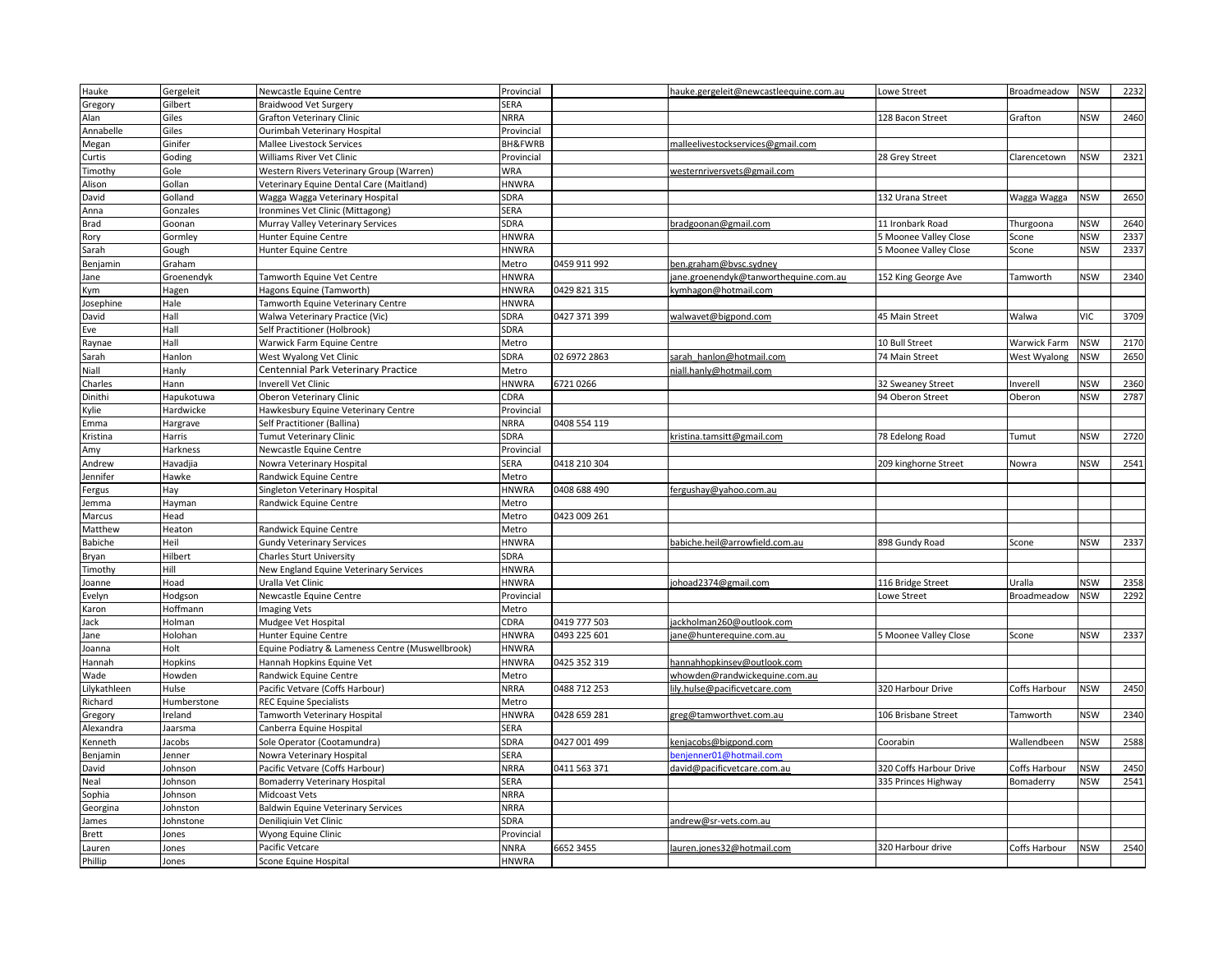| Trent       | Jorgensen   | Hunter Equine Centre                                | <b>HNWRA</b> |              | jorgensen.trent@gmail.com                                         | 17A Kelly Street           | Scone                        | <b>NSW</b> | 2337 |
|-------------|-------------|-----------------------------------------------------|--------------|--------------|-------------------------------------------------------------------|----------------------------|------------------------------|------------|------|
| Daniela     | Justus      | South Coast Equine Pty Ltd                          | SERA         | 0409 407 765 | southcoastequine18@gmail.com                                      | <b>PO Box 415</b>          | Berry                        | <b>NSW</b> | 2535 |
| Emily       | Kaminski    | <b>Grafton Veterinary Clinic</b>                    | <b>NRRA</b>  |              |                                                                   | 128 Bacon Street           | Grafton                      | <b>NSW</b> | 2460 |
| Laura       | Kee         | Newcastle Equine Centre                             | Provincial   |              | aura.kee@newcastleequine.com.au                                   |                            |                              |            |      |
| Lauren      | Kelly       | Cobram Vet Clinic                                   | SDRA         | 0408 392 742 | Laurenk@combramvet.com.au                                         |                            |                              |            |      |
| Megan       | Kelly       | Duncan McGinness Vet Surgeons                       | CDRA         |              | megankelly28@gmail.com                                            |                            |                              |            |      |
| Padraig     | Kelly       | Self Practitioner (Jerrys Plains)                   | <b>HNWRA</b> | 0421 676 571 | padraig@pkeys.com                                                 |                            |                              |            |      |
| Robert      | Kent        | Goulburn Valley Equine Hospital                     | SDRA         | 0408 248 723 |                                                                   | 905 Goulburn Valley Hwy    | Congupna                     | <b>VIC</b> | 3633 |
| Liam        | Keogh       | Nowra Veterinary Hospital                           | SERA         |              |                                                                   |                            |                              |            |      |
| Peter       | Kerkenezov  | Sole Practitioner (Ballina)                         | <b>NRRA</b>  |              | equivet@nor.com.au                                                |                            |                              |            |      |
| Jack        | Killalea    | Wagga Wagga Veterinary Hospital                     | SDRA         |              |                                                                   | 132 Urana Street           | Wagga Wagga                  | <b>NSW</b> | 2650 |
| Peter       | Kneipp      | Border Vet Surgery (Goondiwindi)                    | <b>HNWRA</b> | 0427 712 757 | mac@bvets.net.au                                                  | 26 Herbert Street          | Goondiwindi                  | QLD        | 4350 |
| Stuart      | Knox        | Taree Veterinary Hospital                           | MNCRA        | 0427 202 837 | tarvet@tpgi.com.au                                                | 47 Chatham Avenue          | Taree                        | <b>NSW</b> | 2430 |
| Karim       | Kooros      | Retford Equine Vet Clinic (Bowral)                  | SERA         | 0404 850 065 | retvet@bigpond.com                                                | PO Box 308                 | Bowral                       | <b>NSW</b> | 2576 |
| Chelsea     | Kramer      | Pacific Vetvare (Coffs Harbour)                     | <b>NRRA</b>  |              |                                                                   | 320 Harbour Drive          | Coffs Harbour                | <b>NSW</b> | 2450 |
| Dominic     | aing        | Randwick Equine Centre                              | Metro        | 0403 654 742 |                                                                   |                            |                              |            |      |
| John        | aing        | <b>Bungendore Veterinary Surgery</b>                | SERA         | 0412 599 363 | ack@vetsurgery.com.au                                             | PO Box 88                  | Bungendore                   | <b>NSW</b> | 2621 |
| Hayley      | .ambe       | Canberra Equine Hospital                            | ACT          | 0403 668 048 | hayley.lambe@canberravet.com.au                                   | Cnr Fed And Barton         | yneham.                      | ACT        | 2602 |
| Rachel      | .ambeth     | <b>REC Equine Specialists</b>                       | Metro        |              |                                                                   |                            |                              |            |      |
| Andrew      | .amont      | Riverina Equine Veterinary Services                 | SDRA         | 0422 154 301 | andy@riverinaequinevet.com.au                                     | 273 Oura Road              | Wagga Wagga                  | <b>NSW</b> | 2650 |
| Roderick    | .amont      | Macksville Veterinary Clinic                        | <b>NRRA</b>  | 0428 652 810 |                                                                   |                            |                              |            |      |
| Ryan        | Lane        | Orange Vet Hospital                                 | CDRA         |              |                                                                   |                            |                              |            |      |
| Hayley      | ang         | Randwick Equine Centre                              | Metro        |              |                                                                   |                            |                              |            |      |
| Wendy       | Lapointe    | Sole Operator (Gunderman)                           | Provincial   |              |                                                                   | Muskoka Farm 5738 Gunderma | Gunderman                    | <b>NSW</b> | 2775 |
| Helen       | Law         | Oberon Veterinary Clinic                            | CDRA         |              |                                                                   | 94 Oberon Street           | Oberon                       | <b>NSW</b> | 2787 |
| Christopher | Lawler      | Chris Lawler BVSc (Kembla Grange)                   | Provincial   |              |                                                                   |                            |                              |            |      |
| Victoria    | Lawrence    | Sole Operator (Wauchope)                            | <b>MNCRA</b> |              |                                                                   |                            |                              |            |      |
| Edwina      | awson       | Scone Equine Hospital                               | Provincial   |              | edwinalawson@gmail.com                                            |                            |                              |            |      |
| Carly       | e Mesurier. | Sydney Equine Practice                              | Metro        | 0488 200 495 | carly@sydneyequine.com.au                                         |                            |                              |            |      |
| Amy         | .eather     | Scone Equine Hospital                               | <b>HNWRA</b> |              |                                                                   |                            |                              |            |      |
| Zachary     | Lederhose   | Snowy Mountains Vet                                 | SERA         |              |                                                                   | 393 Monaro Hwy             | Cooma                        | <b>NSW</b> | 2630 |
| Che         | Lee         | Scone Equine Hospital                               | <b>HNWRA</b> |              | cheyan.lee@ugconnect.edu.au, gene.lee@sconee 106 Liverpool Street |                            | Scone                        | <b>NSW</b> | 2337 |
| Jonathon    | Lee         | <b>Gold Coast Equine Clinic</b>                     | <b>NRRA</b>  | 0458 333 838 | jon@goldcoastequineclinic.com.au                                  | 15 Ken Russell Court       | Bundall                      | QLD        | 4217 |
| Laura       | Lee         | Agnes Banks Equine Clinic                           | Provincial   | 0400 706 755 | laura.lee@abec.net.au                                             | 5 Price Street             | Agnes Banks                  | <b>NSW</b> | 2753 |
| Jessica     | .iddiard    | Nowra Veterinary Hospital                           |              |              |                                                                   |                            |                              |            |      |
| Genevieve   | Liebich     | Forbes Veterinary Clinic                            | CDRA         |              |                                                                   |                            |                              |            |      |
| Andrew      | Litchfield  | Orange Vet Hospital                                 | CDRA         |              |                                                                   |                            |                              |            |      |
| Christopher | Livingston  | Port Macquarie Veterinary Hospital                  | <b>MNCRA</b> |              |                                                                   |                            |                              |            |      |
| Oliver      | .iyou       | Equine Veterinary & Dental Services (Grafton)       | <b>NRRA</b>  |              | oliver@evds.net.au                                                | 160 Old Lilypool Road      | South Grafton                | <b>NSW</b> | 2460 |
| Victoria    | Locke       | Randwick Equine Centre                              | Metro        |              |                                                                   |                            |                              |            |      |
| Jennifer    | ugton.      | Hawkesbury Equine Veterinary Centre                 | Provincial   |              |                                                                   |                            |                              |            |      |
| Emily       | Lukus       |                                                     | CDRA         |              |                                                                   |                            |                              |            |      |
| Jonathan    | Lumsden     | Randwick Equine Centre                              | Metro        |              |                                                                   |                            |                              |            |      |
| Maria       | Lydon       | Southern Highlands Equine Centre                    | SERA         | 0413 232 404 | marialydon.shec@gmail.com                                         | 2 Songline Place           | Burradoo                     | <b>NSW</b> | 2576 |
| Nicole      | Mace        | Moruya Veterinary Hospital                          | SERA         | 4474 2532    | admin@moruyavet.com.au                                            |                            |                              |            |      |
| Matthew     | Mackee      | The Rivers Equine Vets                              | <b>NRRA</b>  |              | matthew.mackee@my.jcu.edu.au                                      | 2/3 Durrington Street,     | South Murwill <sub>NSW</sub> |            | 2484 |
| Michelle    | Maidment    | Michelle Maidment Private Veterinarian              | <b>HNWRA</b> |              |                                                                   |                            |                              |            |      |
| Carola      | Maier       | Gilgandra Veterinary Clinic                         | <b>WRA</b>   |              | carola@gilvets.com.au                                             | 2 Enterprise Drive         | Gilgandra                    | <b>NSW</b> | 2827 |
| Derek       | Major       | Agnes Banks Equine Clinic                           | Provincial   |              |                                                                   |                            |                              |            |      |
| Joseph      | Mallat      |                                                     |              |              |                                                                   |                            |                              |            |      |
| Philippe    | Manchon     | <b>ESM Veterinary Associates</b>                    | <b>HNWRA</b> |              | ptmanchon@gmail.com                                               |                            |                              |            |      |
| auren.      | Mannion     | Casey's Beach Vet Clinic                            | SERA         |              | auren.mc94@hotmail.com                                            |                            |                              |            |      |
| Cassie      | Maria       | Sole Practitioner (Central Coast)                   | Provincial   | 0467 331 493 | cassie.maria83@gmail.com                                          |                            |                              |            |      |
| Caitlin     | Marscham    | Illawarra Equine Centre                             | Provincial   |              | caitlin@iecvet.com.au                                             | U6 67-69 Rowling Road      | Gerringong                   | <b>NSW</b> | 2534 |
| Kim         | Martel      | Yoogali Veterinary Centre (Griffith)                | SDRA         | 0409 424 100 | kim@martel.com.au                                                 | 98-100 Mackay Avenue       | Griffith                     | <b>NSW</b> | 2680 |
| Ben         | Mason       | Crown Equine Veterinary Services (Mornington - Vic) | SDRA         |              | ben@crownequine.com.au                                            |                            |                              |            |      |
| Hannah      | Mason       | Newcastle Equine Centre                             | Provincial   |              |                                                                   | Lowe Street                | Broadmeadow                  | <b>NSW</b> | 2303 |
| John        | Mason       | Orange Vet Hospital                                 | CDRA         |              |                                                                   |                            |                              |            |      |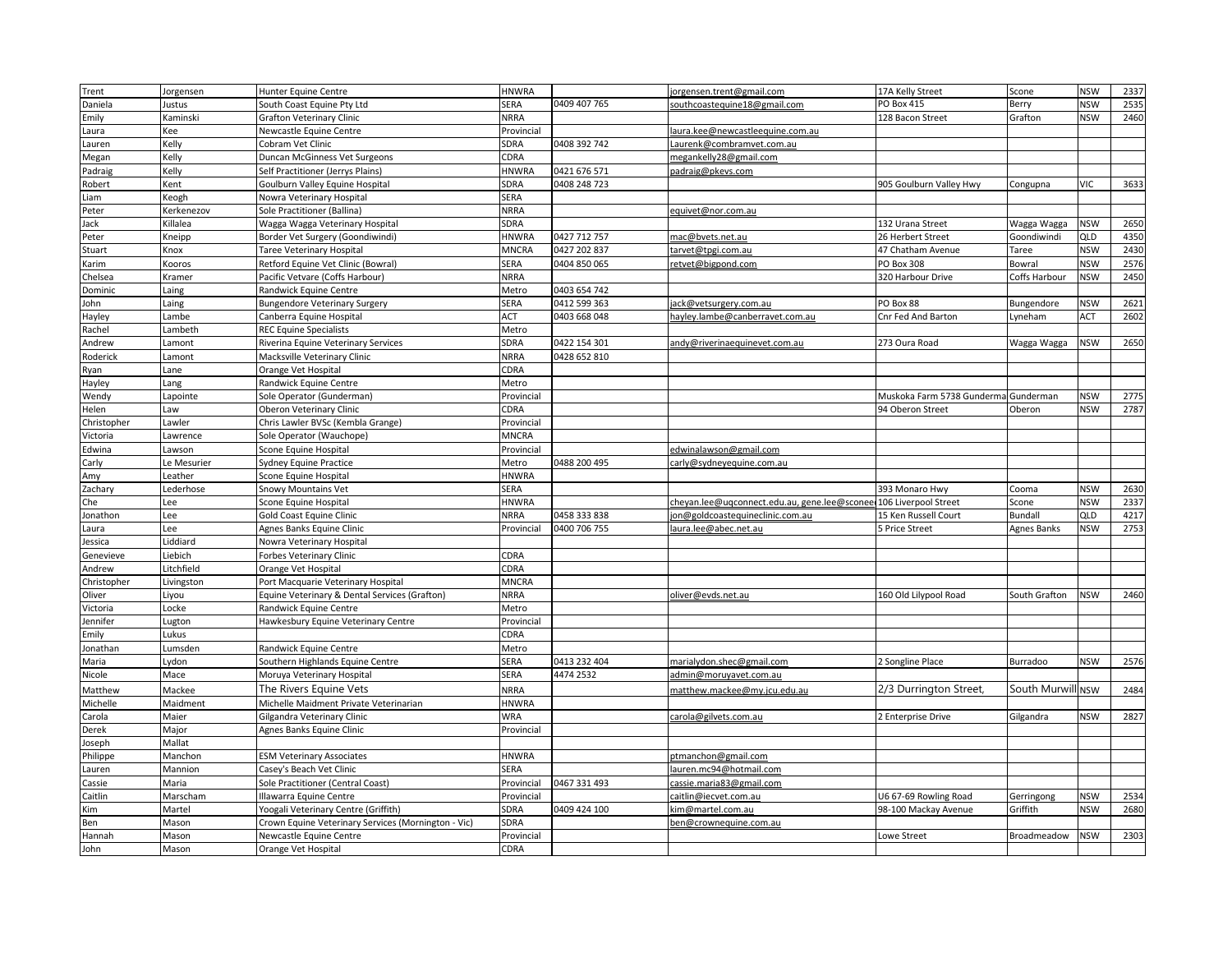| Candice        | Massingham       | Scone Equine Hospital                    | <b>HNWRA</b> |              |                                       |                        |                     |            |      |
|----------------|------------------|------------------------------------------|--------------|--------------|---------------------------------------|------------------------|---------------------|------------|------|
| Bernard        | Vlay             | Creeklands Vet Surgery                   | <b>HNWRA</b> |              | creeklandsvet@gmail.com               | 80 Marsh Street        | Armidale            | <b>NSW</b> | 2350 |
| Richard        | McClenahan       | Dartbrook Equine Veterinary Clinic       | <b>HNWRA</b> | 0429 837 029 |                                       |                        |                     |            |      |
| Stephen        | McClintock       | Sole Operator (Warwick Farm)             | Metro        | 0408 697 990 |                                       | 1305 Burragorang Road  | Oakdale             | <b>NSW</b> | 2570 |
| Simone         | McColgan         | <b>Baldwin Equine</b>                    | NRRA         | 0490 193 473 | simonemccolgan@gmail.com              |                        |                     |            |      |
| Prudence       | McCormack        | Williams River Vet Clinic                | Provincial   |              |                                       | 28 Grey Street         | Clarencetown        | <b>NSW</b> | 2321 |
| Tamara         | McElroy          | Equine Vet Care New England              | <b>HNWRA</b> | 0421 575 237 | tamara@equinevetcarenewengland.com.au | PO Box 1976            | Tamworth            | <b>NSW</b> | 2340 |
| Phil           | McElwaine        | Hamilton South Equine Hospital           | Provincial   |              |                                       |                        |                     |            |      |
| Abbie          | McEwen           |                                          | <b>NRRA</b>  | 0488 445 234 | abbiermcewen@gmail.com                | 14 Granuaille Road     | Bangalow            | <b>NSW</b> | 2479 |
| Sarah          | McEwen           | Pacific Vetvare (Coffs Harbour)          | NRRA         |              |                                       | 320 Harbour Drive      | Coffs Harbour       | <b>NSW</b> | 2450 |
| Lucy           | McGlashan-Morris | <b>Gundy Veterinary Services</b>         | HNWRA        |              | lucy.mcglashan@gmail.com              |                        |                     |            |      |
| Leah           | McGlinchey       | Scone Equine Hospital                    | <b>HNWRA</b> |              | leah.mcglinchey@sconeequine.com.au    | 106 Liverpool Street   | Scone               | <b>NSW</b> | 2337 |
| Heidi          | McGrath          | Scone Equine Hospital                    | HNWRA        |              |                                       |                        |                     |            |      |
| Peter          | McGuire          | <b>Tumut Veterinary Clinic</b>           | SDRA         |              |                                       |                        |                     |            |      |
| David          | McKellar         | Racetrack Vets (Lindsay Park - Euroa)    | SDRA         | 0418 382 356 | dmckellar@lindsaypark.com.au          | 116 Binney Street      | Euroa               | <b>VIC</b> | 3666 |
| Angus          | McKinnon         | Goulburn Valley Equine Hospital          | SDRA         |              |                                       |                        |                     |            |      |
| Angela         | McLeod           | Angela McLeod Equine Veterinarian        | SERA         | 0429 384 976 | angelahorsevet@gmail.com              |                        |                     |            |      |
| Justin         | McNaughten       | Southern Highlands Equine Centre         | SERA         | 0413 460 282 | jwmcnaughten@hotmail.com              | 2 Songline Place       | Burradoo            | <b>NSW</b> | 2576 |
| Simon          | McPhee           | Illawarra Equine Centre                  | Provincial   |              |                                       | L Belinda Street       | Gerringong          | <b>NSW</b> | 2534 |
| Desmond        | McRae            | Jerilderie Vet Hospital                  | SDRA         | 0427 861 436 | admin@jerilderievetclinic.com.au      | 73 Jerilderie Street   | Jerilderie          | <b>NSW</b> | 2716 |
| Laif           | Mearns           | Casino Veterinary Clinic                 |              |              | laif.mearns@gmail.com                 | 88 North Street        | Casino              | <b>NSW</b> | 2470 |
| Ruth           | Melbourne        | Warwick Farm Equine Centre               | Metro        |              |                                       |                        |                     |            |      |
| Ronald         | Merriman         | Boorowa Vet Clinic                       | <b>SERA</b>  | 0427 853 877 | ron@boorowavetclinic.com.au           | 110 Marsden Street     | Boorowa             | <b>NSW</b> | 2586 |
| Nicole         | Meyer            | Hunter Equine Centre                     | <b>HNWRA</b> |              |                                       |                        |                     |            |      |
|                |                  |                                          | WRA          |              | charlie.milthorpe@gmail.com           | Effie Durham Drive     |                     | <b>NSW</b> | 2829 |
| Charlie Murray | Milthorpe        | Northwest Vets (Coonamble)               |              |              |                                       |                        | Coonamble           |            |      |
| Robin          | Moore            | Southern Highlands Equine Centre         | SERA         | 0406 648 064 | robinjamesmoore3@gmail.com            | 2 Songline Place       | Burradoo            | <b>NSW</b> | 2575 |
| Elise Victoria | Moritz           | Scone Equine Hospital                    | HNWRA        |              |                                       | 106 Liverpool Street   | Scone               | <b>NSW</b> | 2337 |
| Samuel         | Morley           | Newcastle Equine Centre                  | Provincial   |              | am.morley@newcastleequine.com.au      | Lowe Street            | Broadmeadow         | <b>NSW</b> | 2292 |
| Brett          | Morris           | <b>Brett Morris Equine</b>               | NRRA         | 0408 720 843 | brettmor@bigpond.net.au               | 56 Wingara Drive       | Morayfield          | QLD        | 4506 |
| Matthew        | Mullen           | Singleton Veterinary Hospital            | <b>HNWRA</b> |              |                                       |                        |                     | <b>NSW</b> | 2824 |
| Gwydir         | Murphy           | Western Rivers Veterinary Group (Warren) | <b>WRA</b>   |              |                                       | 35 Zora Street         | Warren              |            |      |
| Hannah         | Nagel            | Randwick Equine Centre                   | Metro        | 0434 726 120 | hannah.nagel@uq.net.au                |                        |                     |            |      |
| Gregory        | Nash             | Randwick Equine Centre                   | Metro        |              |                                       |                        |                     |            |      |
| Sinden         | Nelson           | Lismore Central Veterinary Hospital      | NRRA         | 6622 0044    | admin@lismorecentralvet.com.au        | 82 Conway Street       | Lismore             | <b>NSW</b> | 2480 |
| Trish          | Nicholls         | Newcastle Equine Centre                  | Provincial   |              |                                       |                        |                     |            |      |
| Michelle       | Noga             | Yoogali Veterinary Centre                | SDRA         | 0430 440 122 |                                       | 98-100 Mackay Avenue   | Yoogali             | <b>NSW</b> | 2680 |
| Alannah        | Norton           | Goulburn Valley Equine Hospital          | SDRA         |              |                                       |                        |                     |            |      |
| Phillip        | Nott             | Cootamundra Vet Clinic                   | SDRA         | 6942 2033    | thenotts2@bigpond.com                 | PO Box 398             | Cootamundra         | <b>NSW</b> | 2590 |
| Samuel         | Nugent           | Scone Equine Hospital                    | <b>HNWRA</b> |              |                                       |                        |                     |            |      |
| Michael        | O'Brien          | Illawarra Equine Centre                  | Provincial   |              | michael@iecvet.com.au                 |                        |                     |            |      |
| Sarah          | O'Brien          | <b>REC Equine Specialists</b>            | Metro        | 0409 249 695 | sobrien@recequine.com.au              | 373-379 Wallgrove road | <b>Horsely Park</b> | <b>NSW</b> | 2175 |
| Matthew        | O'Dwyer          | St Francis Vet Service (Qld)             | <b>NRRA</b>  | 0435 091 729 | aglivestock@gmail.com                 |                        |                     |            |      |
| Katherine      | O'Farrell        | Nowra Veterinary Hospital                | SERA         |              |                                       | 103 Kinghorn Street    | Nowra               | <b>NSW</b> | 2541 |
| Joshua         | O'Gara           | Nowra Veterinary Hospital                | SERA         |              |                                       |                        |                     |            |      |
| Rachel         | O'Higgins        | Dartbrook Equine Veterinary Clinic       | <b>HNWRA</b> |              |                                       |                        |                     |            |      |
| David          | O'Meara          | Scone Equine Hospital                    | <b>HNWRA</b> |              |                                       |                        |                     |            |      |
| Kornelia       | Omyla            | Dartbrook Equine Veterinary Clinic       | <b>HNWRA</b> |              |                                       |                        |                     |            |      |
| Jennette       | O'Rielly         | Sole Operator (Albury)                   | SDRA         |              | jtvgoolahbah@gmail.com                | 51 Riversdale Road     | Table Top           | <b>NSW</b> | 2640 |
| Christopher    | O'Sullivan       | REC Specialist Equine Centre             | Metro        |              |                                       |                        |                     |            |      |
| Mark           | O'Sullivan       | Randwick Equine Centre                   | Metro        |              |                                       |                        |                     |            |      |
| Phoebe         | O'Sullivan       | Hunter Equine Centre                     | <b>HNWRA</b> |              | phoebe@hunterequine.com.au            | 5 Moonee Valley Close  | Scone               | <b>NSW</b> | 2337 |
| Adrian         | Owen             | Sole Operator (Taree)                    | <b>MNCRA</b> | 0419 276 794 | owenequinevet@bigpond.com             |                        |                     |            |      |
| Emma           | Packer           | Urunga Veterinary Clinic                 | <b>NRRA</b>  |              |                                       | 29 Newry Street East   | Urunga              | <b>NSW</b> | 2455 |
| Zoe            | Page             | Carrus Park Vets                         | SDRA         |              | 404029375 drzvp@yahoo.com.au          |                        |                     |            |      |
| Andrew         | Palmer           | Scone Equine Hospital                    | <b>HNWRA</b> |              |                                       | 106 Liverpool Street   | Scone               | <b>NSW</b> | 2337 |
| Edwina         | Palmer           | Newcastle Equine Centre                  | Provincial   |              |                                       |                        |                     |            |      |
| Calum          | Paltridge        | Thunderbolt Equine Veterinary Services   | <b>HNWRA</b> | 0428 319 015 | calum.paltridge@gmail.com             | 178 Anderson's Rd      | Armidale            | <b>NSW</b> | 2350 |
| John           | Parbery          | Hawkesbury Equine Veterinary Centre      | Provincial   |              |                                       |                        |                     |            |      |
| Aaaron         | Park             | Pacific Vetvare (Coffs Harbour)          | <b>NRRA</b>  |              |                                       | 320 Harbour Drive      | Coffs Harbour       | <b>NSW</b> | 2450 |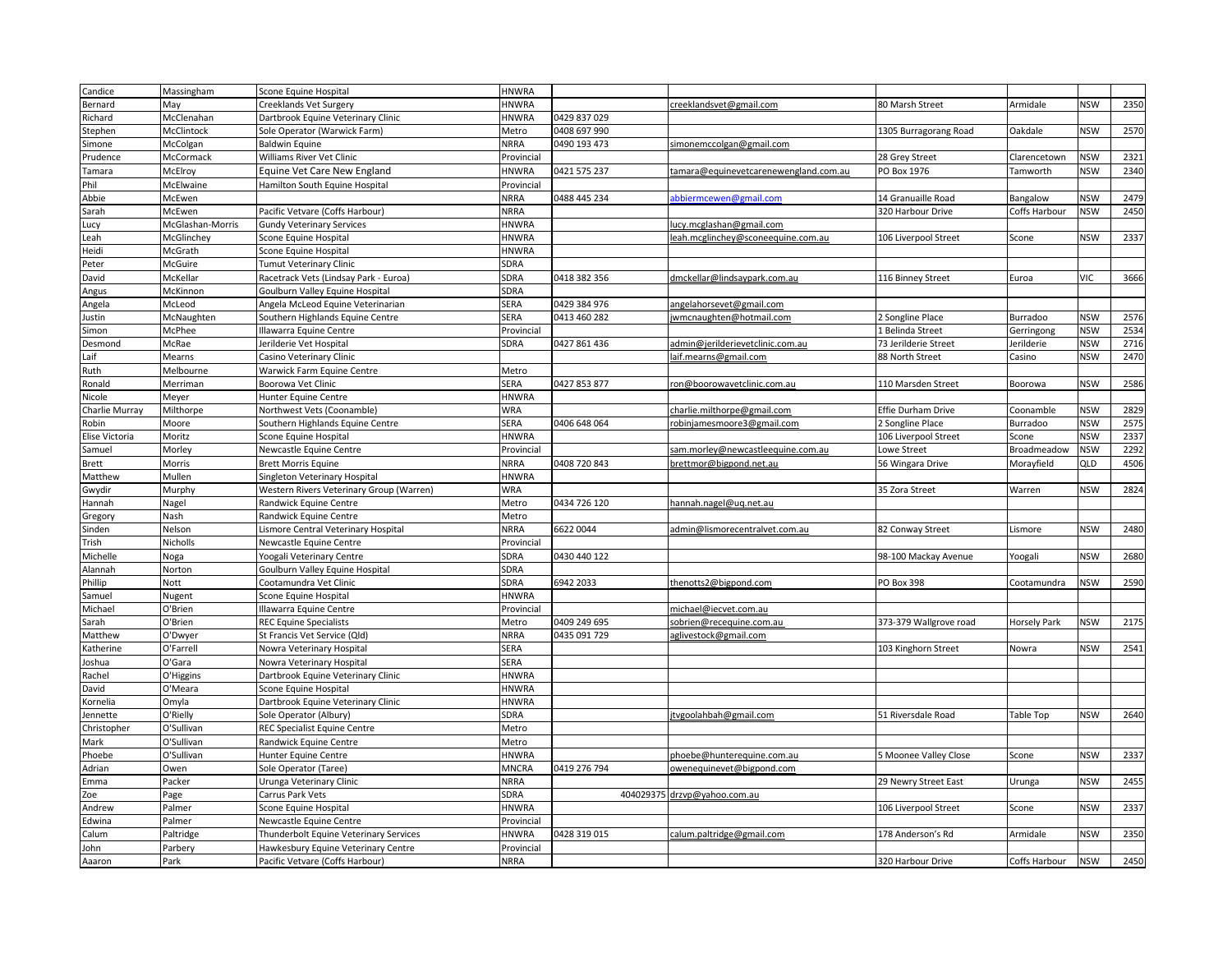| Scott                       | Parry              | Nothwest Vets (Coonamble)                                                  | WRA                        | 0427 226 626                 | parryvet@gmail.com                                                 | PO Box 2                                 | Coonamble     | NSW                      | 2829         |
|-----------------------------|--------------------|----------------------------------------------------------------------------|----------------------------|------------------------------|--------------------------------------------------------------------|------------------------------------------|---------------|--------------------------|--------------|
| David                       | Parry-Okeden       | Church Street Veterinary Hospital (Mudgee)                                 | CDRA                       |                              |                                                                    |                                          |               |                          |              |
| lessica                     | Partlow            | Scone Equine Hospital                                                      | <b>HNWRA</b>               |                              | partlow0@gmail.com                                                 |                                          |               |                          |              |
| Pratul                      | Patil              | Sydney Equine Practice                                                     | Metro                      |                              | pratulpatil@gmail.com                                              |                                          |               |                          |              |
| John                        | Peatfield          | John Peatfield BVSC                                                        | Metro                      |                              |                                                                    |                                          |               |                          |              |
| <b>Ross</b>                 | Pedrana            | Dubbo Equine Hospital                                                      | CDRA                       | 0418 636 740                 |                                                                    | PO Box 987                               | Dubbo         | <b>NSW</b>               | 2830         |
| Ramiro                      | Pellegrini         | <b>Sole Practitioner</b>                                                   | Metro                      |                              | churo@eqvet.com.au                                                 |                                          |               |                          |              |
| Ramon                       | Perez              | Southern Highlands Equine Centre                                           | SERA                       | 0401 427 132                 | ramon.perez@shec.com.au                                            |                                          |               |                          |              |
| .achlan                     | Perkins            | Glen Innes Vet Hospital                                                    | <b>HNWRA</b>               | 6732 1988                    |                                                                    | 220 Herbert Street                       | Glen Innes    | <b>NSW</b>               | 2370         |
| Wendy                       | Perriam            | <b>Gundy Veterinary Services</b>                                           | <b>HNWRA</b>               | 6545 3999                    |                                                                    |                                          |               |                          |              |
| Christine                   | Perry              | Australian Outback Spectacular                                             | <b>NRRA</b>                |                              |                                                                    |                                          |               |                          |              |
| Toby                        | Phelps             | Urunga Veterinary Clinic                                                   | <b>NRRA</b>                |                              |                                                                    |                                          |               |                          |              |
| Christopher Robert Phillips |                    | Hunter Equine Centre                                                       | <b>HNWRA</b>               | 02 5504 3820                 | chris@hunterequine.com.au                                          | 5 Moonee Valley Close                    | Scone         | <b>NSW</b>               | 2337         |
| vlloF                       | Pickett            | Terrey Hills Animal Hospital                                               | Metro                      |                              | pickett.holly@gmail.com                                            |                                          |               |                          |              |
| Suzanne                     | Polak              | Dr Suzanne Polak                                                           | Metro                      | 0421 722 300                 | drsuzannepolak@gmail.com                                           |                                          | Sutton        | <b>NSW</b>               |              |
| Arja                        | Pontinen           | Hawkesbury Equine Veterinary Centre                                        | Provincial                 |                              |                                                                    | 226 Hawkesbury Valley Way                | Clarendon     | <b>NSW</b>               | 2756         |
| Hannah                      | Pope               | Glen Innes Vet Hospital                                                    | <b>HNWRA</b>               |                              |                                                                    |                                          |               |                          |              |
| Matthew                     | Pope               | Glen Innes Vet Hospital                                                    | HNWRA                      |                              |                                                                    | 220 Herbert Street                       | Glen Innes    | <b>NSW</b>               | 2370         |
| Gregory                     | Powell             | <b>Inverell Vet Clinic</b>                                                 | <b>HNWRA</b>               | 67210266                     |                                                                    | 32 Sweaney Street                        | Inverell      | <b>NSW</b>               | 2360         |
| Rhys                        | Powell             | Orange Vet Hospital                                                        | CDRA                       |                              |                                                                    | 57 Molong Road                           | Orange        | <b>NSW</b>               | 2800         |
| <b>Brianna</b>              | Pownall            | Dartbrook Equine Veterinary Clinic                                         | <b>HNWRA</b>               | 0409 842 607                 | brianna.pownall@my.jcu.edu.au                                      | 410 Bunnan Road                          | Scone         | <b>NSW</b>               | 2337         |
| Benjamin                    | Pratt              | Camden equine centre                                                       | CDRA                       |                              |                                                                    |                                          |               |                          |              |
| Rochelle                    | Prattley           | Sole Practitioner (Gunning)                                                | SERA                       |                              |                                                                    |                                          |               |                          |              |
| Benjamin                    | Purtle             | Ben Purtle BVSc c/o BFP Equine Veterinary Services                         | <b>NRRA</b>                | 0407 586 872                 | bfpvet@gmail.com                                                   | PO Box 1419                              | Nerang        | QLD                      | 2411         |
| Graeme                      | Purvis-Smith       | Lismore Central Veterinary Hospital                                        | <b>NRRA</b>                |                              |                                                                    |                                          |               |                          |              |
| Jannah                      | Pye                | Scone Equine Hospital                                                      | <b>HNWRA</b>               |                              |                                                                    |                                          |               |                          |              |
| David                       | Railton            | Scone Equine Hospital                                                      | <b>HNWRA</b>               |                              |                                                                    |                                          |               |                          |              |
| Suhas                       | Ranadive           | Unique Vets (Windella)                                                     | Provincial                 | 0421 779 077                 | suhasranadive@hotmail.com                                          | 23 River Road                            | Windella      | <b>NSW</b>               | 2320         |
|                             |                    |                                                                            | <b>HNWRA</b>               |                              |                                                                    |                                          |               | <b>NSW</b>               | 2350         |
| Ronald<br>Christopher       | Raymer<br>Rayson   | Armidale Veterinary Surgery<br>Ourimbah Veterinary Hospital                | Provincial                 | 0428 406 888                 | armidalevetsurgery@gmail.com                                       | 119 Jessie Street                        | Armidale      |                          |              |
| Michael                     | Read               |                                                                            | HNWRA                      | 6792 4388                    |                                                                    |                                          |               |                          |              |
| Stephen                     | Reed               | Western Namoi Veterinary Services (Narrabri)<br>Bombala Veterinary Surgery | SERA                       | 0427 588 049                 |                                                                    | 66 Caveat Street                         | Bombala       | <b>NSW</b>               | 2632         |
| Freya                       | Rees-Jones         | <b>Sydney Equine Practice</b>                                              | SERA                       |                              |                                                                    | 8/19 Lyell Street                        | Mittagong     | <b>NSW</b>               | 2575         |
| Helena                      | Reeves             | <b>Bungendore Veterinary Surgery</b>                                       | SERA                       | 0412 599 362                 | helena@vetsurgery.com.au                                           | PO Box 88                                | Bungendore    | <b>NSW</b>               | 2621         |
| Peter                       | Reid               | Dr Peter Reid Equine Vet Surgeon (Qld)                                     | NRRA                       | 0417 632 136                 | preidvet@bigpond.net.au                                            |                                          |               |                          |              |
| Gundula                     | Rhoades            | Gowrie Veterinary Clinic                                                   | <b>HNWRA</b>               | 0427 236 200                 | gundularhoades@gowrievet.com.au                                    | 131 Yetman Road                          | Inverell      | <b>NSW</b>               | 2360         |
| Peter                       | Richardson         | Macksville Veterinary Clinic                                               | <b>NRRA</b>                | 02 6568 1252                 | parichardson89@gmail,com                                           | 21 Cooper Street                         | Macksville    | <b>NSW</b>               | 2452         |
|                             |                    |                                                                            |                            |                              |                                                                    |                                          |               |                          |              |
| Brianna                     | Ritota             | Randwick Equine Centre                                                     | Metro                      |                              |                                                                    |                                          |               | <b>NSW</b>               |              |
| Sally                       | Rizzuto            | Hawkesbury Equine Veterinary Centre                                        | Provincial<br><b>HNWRA</b> | 0477 168 870                 |                                                                    | 226 Hawkesbury Valley Way                | Clarendon     |                          | 2756         |
| Valeria                     | Roati<br>Roberts   | Scone Equine Hosptial                                                      | <b>HNWRA</b>               | 0458 204 086                 | vroati@uoguelph.ca                                                 | 106 Liverpool Street<br>17a Kelly Street | Scone         | <b>NSW</b><br><b>NSW</b> | 2337<br>2337 |
| <b>Bridget</b>              |                    | Nandowra Equine Veterinary Services                                        | <b>SERA</b>                | 0413 759 226                 | bridget901@hotmail.com                                             |                                          | Scone         | <b>NSW</b>               | 2620         |
| steven                      | Roberts            | Sole Practotioner (Gundaroo)                                               |                            |                              | gundaroover@gmail.com                                              | 254 Noyes Lane                           | Gundaroo      | <b>NSW</b>               | 2021         |
| <b>Timothy</b>              | Roberts            | Centennial Park Veterinary Practice                                        | Metro                      | 0419 536 761                 | tim.roberts@equinevet.com.au                                       | 114 Lang Road                            | Moore Park    | <b>NSW</b>               | 2824         |
| Andrew                      | Robertson          | Western Rivers Veterinary Group (Warren)                                   | <b>WRA</b><br>SERA         |                              |                                                                    | 35 Zora Street                           | Warren        |                          |              |
| Mary                        | Robinson           | Keliven Vet Clinic                                                         |                            |                              |                                                                    |                                          |               |                          |              |
| Michael                     | Robinson           | Michael Robinson Veterinary Surgeon                                        | Metro                      | 0418 376 605                 | mrobinson@randlab.com.au; mrobinson@recequi 10/10 Broughton Street |                                          | Canterbury    | <b>NSW</b><br><b>NSW</b> | 2193<br>2337 |
| steven<br>Anna              | Robinson<br>Robson | Scone Equine Hospital<br>Randwick Equine Centre                            | <b>HNWRA</b><br>Metro      | 9399 7722                    | anna.robson97@gmail.com                                            | 106 Liverpool Street                     | Scone         |                          |              |
| Kate                        | Robson             | Riverina Equine Veterinary Servies                                         |                            |                              |                                                                    |                                          |               |                          |              |
|                             |                    |                                                                            | Country                    |                              |                                                                    |                                          |               |                          |              |
| Trevor                      | Robson             | Godolphin - Osborne Park                                                   | Metro                      |                              |                                                                    |                                          |               |                          |              |
| Erin                        | Roddy              | Spring Creek Rehabilitation                                                | Metro                      | 0412 521 848                 |                                                                    |                                          |               |                          | 2330         |
| James                       | Rodger             | Jerry Plains Veterinary Hospital                                           | <b>HNWRA</b>               |                              | imvet@ozemail.com.au                                               | 10 Pagan Street                          | Jerrys Plains | <b>NSW</b>               | 2340         |
| saac                        | Roebuck            | Tamworth Veterinary Hospital                                               | <b>HNWRA</b><br>CDRA       | 02 6766 3988<br>0427 075 714 | isaac@tamworthvet.com.au                                           | 106 Brisbane Street                      | Tamworth      | <b>NSW</b>               |              |
| Wesley                      | Rohr<br>Ros        | Self Practitioner (Mudgee)<br>North East Equine Veterinary Services        | <b>NRRA</b>                | 0427 293 227                 | rohrvet@gmail.com                                                  | 1A Bent St<br>PO Box 563                 | Kandos        | <b>NSW</b><br><b>NSW</b> | 2848<br>2470 |
| Bruno                       |                    |                                                                            |                            |                              | bruno@neequinevets.com.au                                          |                                          | Casino        |                          |              |
| Catherine                   | Russell            | Scone Equine Hospital                                                      | <b>HNWRA</b>               |                              | catherine.russell@sconeequine.com.au                               |                                          |               |                          |              |
| lohn                        | Russell            | The Horse Vet P/L (Nar Nar Goon - Vic)                                     | SDRA                       | 0458 337 770                 | thehorsevet@me.com                                                 | 17 Latta Road                            | Nar Nar Goon  | <b>NSW</b>               | 3812         |
| Thomas                      | Russell            | Horse Surgeon (Strathdale - Vic)                                           | SDRA                       | 0429 845 505                 | horsesurgeon@icloud.com                                            |                                          |               |                          | 3585         |
| Timothy                     | Russell            | Swan Hill Vet Clinic                                                       | SDRA                       |                              | swanhillvet@westnet.com.au                                         | 224 Murray Valley Highway                | Swan Hill     | <b>VIC</b>               |              |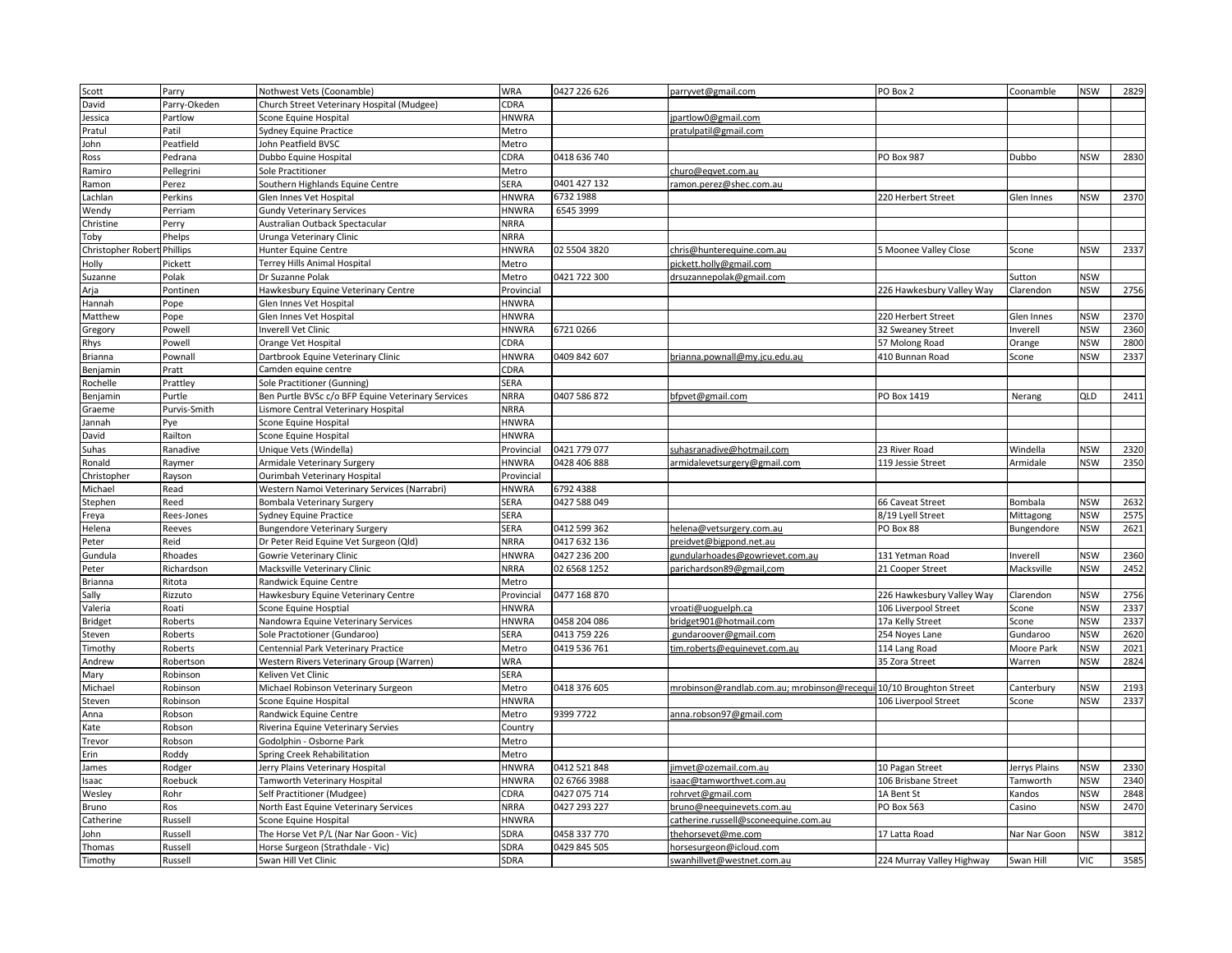| Liam             | Ryan              | Mudgee Vet Hospital                                 | CDRA          |              | liamryannn@gmail.com                    | 104 Market Street     | Mudgee            | <b>NSW</b> | 2850 |
|------------------|-------------------|-----------------------------------------------------|---------------|--------------|-----------------------------------------|-----------------------|-------------------|------------|------|
| Serena           | Sabourin          | Snowy Vets                                          | SERA          |              | serena@snowyvets.com.au                 | 393 Monaro Highway    | Cooma             | <b>NSW</b> | 2630 |
| lessica          | Said              |                                                     | SDRA          |              | ess.said.01@gmail.com                   |                       |                   |            |      |
| Jantien          | Saltet            | Hilltops Equine Centre (Young)                      | SDRA          | 0429 991 665 |                                         | PO Box 674            | Young             | <b>NSW</b> | 2594 |
| Rachel           | Salz              | Randwick Equine Centre                              | Metro         |              |                                         |                       |                   |            |      |
| Emily            | Sanford           | Randwick Equine Centre                              | Metro         |              | esanford@randwickequine.com.au          |                       |                   |            |      |
| Victoria         | Savage            | Scone Equine Hospital                               | <b>HNWRA</b>  |              | victoria.savage@sconeequine.com.au      |                       |                   |            |      |
| <b>Trevor</b>    | Schmidt           | Sole Practitioner (Cootamundra)                     | SDRA          | 0407 247 821 | tschmidt@dragnet.com.au                 | 62 Temora Street      | Cootamundra       | <b>NSW</b> | 2590 |
| Ameliah          | Scott             | The Flying Vet (White Cliffs)                       | <b>BHFWRB</b> | 0408 653 232 | theflyingvet@outlook.com                |                       |                   |            |      |
| Nigel            | Scott             | Sole Practitioner (Armidale)                        | <b>HNWRA</b>  |              |                                         |                       |                   |            |      |
| David            | Searle            | <b>Central West Equine</b>                          | CDRA          | 0438 696 708 | david@centralwestequine.com.au          | 960 Cadia Road        | Springside        | <b>NSW</b> | 2800 |
| lessica          | Searle            | Border Vet Clinic (Kerang)                          | SDRA          |              |                                         | 92B Bendigo Rd        | Kerang            | VIC        | 3579 |
| lason            | Shadur            | Hawkesbury Equine Veterinary Centre                 | Provincial    |              |                                         |                       |                   |            |      |
| Philip           | Sharman           | Casino Veterinary Clinic                            | <b>NRRA</b>   | 0412 663 838 | casvet@bigpond.com                      | 88 North Street       | Casino            | <b>NSW</b> | 2470 |
| Keira            | Sharman           | Newcastle Equine Centre                             |               |              |                                         |                       |                   |            |      |
| Alan             | Sharrock          | Lachlan Valley Vets                                 | CDRA          | 0427 511 397 |                                         |                       |                   |            |      |
| Anhad            | Sidhu             | Randwick Equine Centre                              | Metro         |              | anhadsidhumrcvs@gmail.com               |                       |                   |            |      |
| Christopher      | Simmonds          | Sole Operator (Wauchope)                            | MNCRA         | 0419 441 507 |                                         |                       |                   |            |      |
| David            | Simon             | Sole Operator (Walcha)                              | <b>HNWRA</b>  | 0428 653 519 |                                         | Kohinui Park          | Yarrowitch        | <b>NSW</b> | 2354 |
| Alan             | Simson            | Carmyle Vet Services                                | <b>HNWRA</b>  | 0407 566 623 | asimson@bigpond.com                     | 38 Dumbletons Road    | Quipolly          | <b>NSW</b> | 2343 |
| Steven           | Slack-Smith       | Mudgee Veterinary Hospital                          | CDRA          | 6372 2105    |                                         | 104 Market Street     | Mudgee            | <b>NSW</b> | 2850 |
| Vanessa          | Slack-Smith       |                                                     | <b>NRRA</b>   |              |                                         |                       |                   |            |      |
| Christine        | Smith             | Agnes Banks Equine Clinic                           | Provincial    |              | christine.smith@apiam.com.au            | 5 Price Street        | Agnes Banks       | <b>NSW</b> | 2753 |
| Sophia           | Sommerauer        | Randwick Equine Centre                              | Metro         |              |                                         |                       |                   |            |      |
| Charles          | Spicer-Jenkins    | Randwick Equine Centre                              | Metro         |              |                                         | 3 Jane Street         | Randwick          | <b>NSW</b> | 2031 |
| Kevin            | Squire            | Byron Bay Equine Centre                             | <b>NRRA</b>   |              |                                         |                       |                   |            |      |
| Pia              | <b>Steers</b>     | <b>Bingley Equine (Kootingal)</b>                   | <b>HNWRA</b>  | 0437 708 205 | pia@doubledan.com.au                    | 168 Walmar Road       | Kootingal         | <b>NSW</b> | 2352 |
| Nikita           | Stibbard          | Richmond River Equine Veterinary Services           | <b>NRRA</b>   | 459594753    | richmondriverequinevet@gmail.com        |                       |                   |            |      |
| Anna             | Stone             | Deniligiuin Vet Clinic                              | SDRA          |              |                                         |                       |                   |            |      |
| Emily            | Streckfuss        | Hawkesbury Equine Veterinary Centre                 | Provincial    |              |                                         |                       |                   |            |      |
| Mary-Jane        | Stutsel           | Agnes Banks Equine Clinic                           | Provincial    |              |                                         | 5 Price Lane          | Agnes Banks       | <b>NSW</b> | 2753 |
| lohn             | Sullivan          | Livestock Health Services (Braidwood)               | SERA          | 0437 375 979 | ohn@livestockhealth.com.au              |                       |                   |            |      |
| Stacey           | Sullivan          | Goulburn Valley Equine Hospital                     | SDRA          |              |                                         |                       |                   |            |      |
| Sarah            | Sutherland        | Sole Practitioner (Wagga Wagga)                     | SDRA          |              |                                         |                       |                   |            |      |
| Benjamin         | Sykes             | <b>BW Sykes Consultancy</b>                         | <b>NRRA</b>   |              |                                         |                       |                   |            |      |
| Nicolle          | Symonds           | Camden Equine Centre                                | Metro         |              |                                         | 410 Werombi Road      | Camden            | <b>NSW</b> | 2571 |
| Peter            | Tabak             | Hunter River Vet Pty Ltd                            | Provincial    | 0438 644 494 |                                         |                       |                   |            |      |
| Amy              | Talty             | Lachlan Valley Veterinary Clinic                    | CDRA          |              |                                         | 50 Sherriff Street    | Forbes            | <b>NSW</b> | 2871 |
| Qianmin          | Tam               | <b>REC Equine Specialists</b>                       | Metro         |              |                                         |                       |                   |            |      |
| lessica          | Tanner            | Dr Jessica Tanner BVSc                              | <b>HNWRA</b>  |              |                                         |                       |                   |            |      |
| Shuji            | Tazawa            | Equibreed Oz (Wyong)                                | Provincial    | 0428 218 888 | pete@equibreedoz.com.au                 |                       |                   |            |      |
| Shiao            | Tee               | University of Sydney Veterinary                     | Metro         |              |                                         |                       |                   |            |      |
| lennifer         | Thomas            | Wyong Equine Clinic                                 | Provincial    |              | jennifer@wyongequineclinic.com.au       |                       |                   |            |      |
| mogen            | Thomas            | Southern Highlands Equine Centre                    | SERA          |              | mogen.thomas@snec.com.au                | Lot 2 Songline Place  | Burradoo          | <b>NSW</b> | 2576 |
| Charles          | Tilley            | Sole Practitioner (Warren)                          | WRA           | 0419 248 690 | charlestilley@bigpond.com               | PO Box 301            | Warren            | <b>NSW</b> | 2824 |
| locelyn          | Todd              | Dorrigo and District Vet Services                   | <b>NRRA</b>   |              | dorrigoanddistrictvetservices@gmail.com | 33 Dome Road          | Dorrigo           | <b>NSW</b> | 2453 |
| Patrick          | Todhunter         | Newcastle Equine Centre                             | Provincial    |              |                                         |                       |                   |            |      |
| Olivia           | Tomlin-Netherwood | Hunter Equine Centre                                | <b>HNWRA</b>  |              |                                         | 5 Moonee Valley Close | Scone             | <b>NSW</b> | 2337 |
| Shelley          | Topham            | Wyong Equine Clinic                                 | Provincial    |              |                                         |                       |                   |            |      |
| Annabelle        | Trainor           | Crown Equine Veterinary Services (Mornington - Vic) | SDRA          |              |                                         |                       |                   |            |      |
| <b>Alexander</b> | Tremlett          | Racetrack Vets (Lindsay Park - Euroa)               | SDRA          |              |                                         |                       |                   |            |      |
| Marnie           | Treseder          | Equibreed Oz (Wyong)                                | Provincial    | 0430 224 182 | mtre3683@uni.sydney.edu.au              |                       |                   |            |      |
| Marlon           | Van Breenen       | Dubbo Equine Hospital                               | CDRA          | 0499 177 903 | 94.marlon.vb@gmail.com.au               | 23 Cobra Street       | Dubbo             | <b>NSW</b> | 2830 |
| Marit            | Van Breenen       | Riverina Equine Veterinary Services                 | SDRA          |              |                                         | 273 Oura Road         | North Wagga WaNSW |            | 2650 |
| Gaby             | van Galen         | Camden Equine Centre                                | Metro         |              |                                         |                       |                   |            |      |
| Brianna          | Vandyke           | Pepper Tree Farm Equine Clinic                      | CDRA          | 0437 412 597 | office@ptfequineclinic.com.au           | 25 Canowindra Road    | Cowra             | <b>NSW</b> | 2794 |
| Lloyd            | Varga             | Clinton Street Vet Clinic (Goulburn)                | SERA          |              | lloyd_varga@hotmail.com                 | 7 Clinton Street      | Goulburn          | <b>NSW</b> | 2580 |
| lames            | Vasey             | Goulburn Valley Equine Hospital                     | SDRA          |              |                                         |                       |                   |            |      |
| Laura            | Vaughan           | Centennial Park Veterinary Practice                 | Metro         | 9360 6970    |                                         | 114 Lang Road         | Moore Park        | <b>NSW</b> | 2021 |
|                  |                   |                                                     |               |              |                                         |                       |                   |            |      |